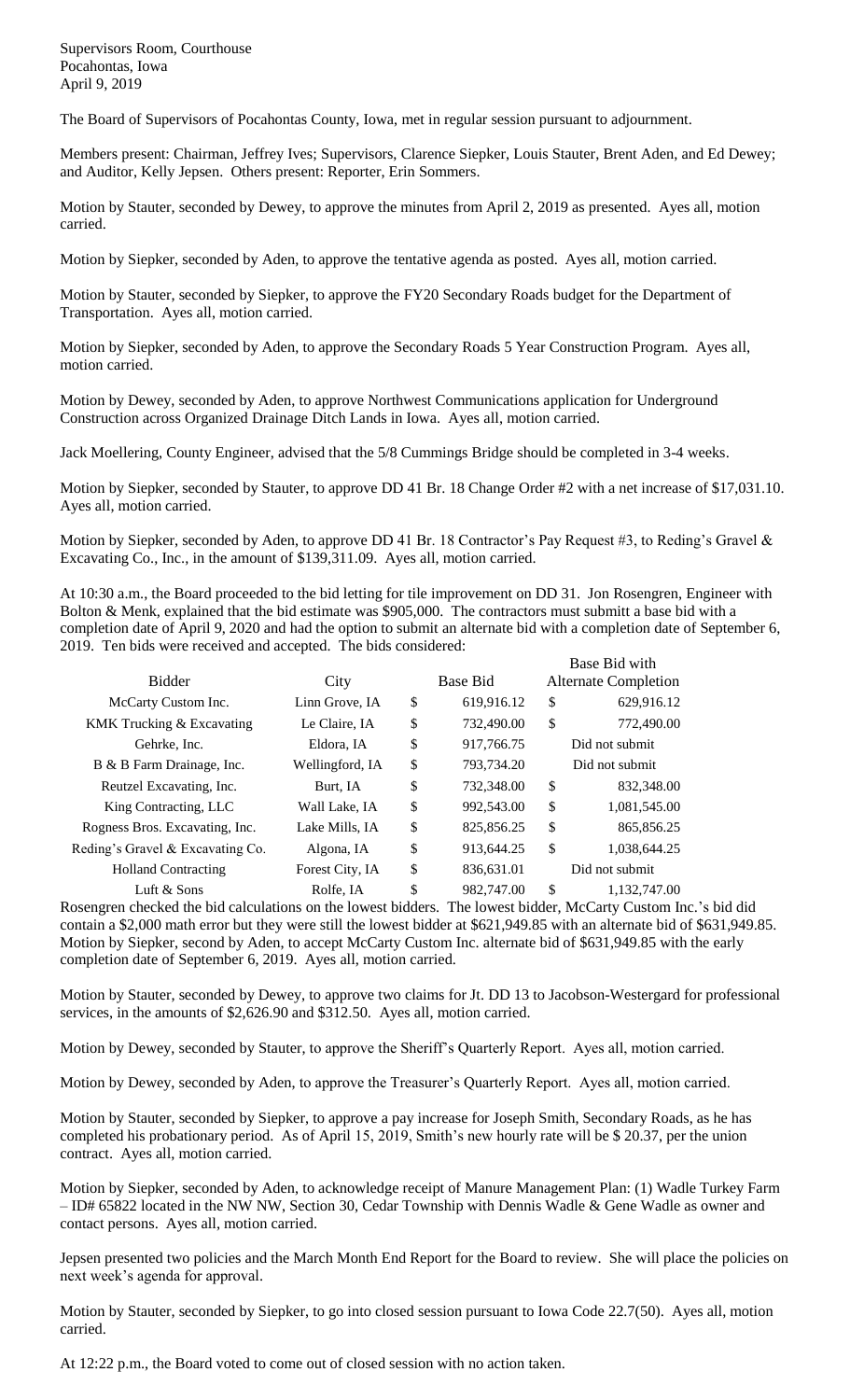Gretchen Tiedeman, Economic Development, with Jason McCartan and Helen Beneke present, requested that the Board sign a letter of support for their application for the Iowa Great Places Designation. They would also like Pocahontas County to collaborate with the Young Professionals Group and Economic Development to survey the residents of Pocahontas County to find out what is already great in Pocahontas County, what is not great, and what people think it would take to maintain and grow our population. see what they would like to see in the County, what they feel will help grow our county and what would keep them living in the County. Motion by Dewey, seconded by Aden, to authorize the Chairman to sign the letter of support for Pocahontas County Economic Development Commission's application to Iowa Great Places Program. Ayes all, motion carried. Motion by Dewey, seconded by Siepker, to partner with the Young Professionals Group and Pocahontas County Economic Development on a visionary survey. Ayes all, motion carried.

Motion by Siepker, seconded by Aden, to recess for lunch and DD 168 formal hearing. Ayes all, motion carried.

## At 3:25 p.m., the Board reconvened.

| The following claims were audited and allowed: |                                   |                  |                              |  |  |  |  |
|------------------------------------------------|-----------------------------------|------------------|------------------------------|--|--|--|--|
| A & M Laundry                                  | Supplies                          | 66.86            | 1                            |  |  |  |  |
| Ability Network                                | Service                           | 320.30           | $\mathbf{1}$                 |  |  |  |  |
| Adv Systems                                    | Copier Ex                         | 130.34           | $\mathbf{1}$                 |  |  |  |  |
| Sheila Akridge                                 | Leadership Expenses               | 531.12           | 1<br>1                       |  |  |  |  |
| Alliant Energy<br>Arnold Motor                 | Utilities<br>Parts                | 909.11<br>348.84 | 1                            |  |  |  |  |
| G Atherton                                     | Phone/Mileage REMB                | 242.10           | $\mathbf{1}$                 |  |  |  |  |
| Availa Bank                                    | Self-Funding                      | 518.00           | 1                            |  |  |  |  |
| Barco Municipal                                | Materials                         | 1857.04          | 1                            |  |  |  |  |
| Kaila R Beavers                                | Mileage                           | 476.74           | 1                            |  |  |  |  |
| Bennett Recycling                              | Garbage                           | 33.00            | $\mathbf{1}$                 |  |  |  |  |
| Bomgaars                                       | Supplies                          | 141.48           | 1                            |  |  |  |  |
| BV Co Journal                                  | BOS Minutes                       | 536.17           | $\mathbf{1}$                 |  |  |  |  |
| Calhoun-Burns                                  | Bridge Rate/Inspect               | 4845.97          | 1                            |  |  |  |  |
| Campbell Supply                                | Parts                             | 217.65           | $\mathbf{1}$                 |  |  |  |  |
| CID<br>Century Link                            | Supplies<br>Phone                 | 242.00<br>317.52 | 1<br>$\mathbf{1}$            |  |  |  |  |
| Clay Co Sheriff                                | Services                          | 84.00            | 1                            |  |  |  |  |
| Counsel                                        | engr. copies                      | 42.80            | $\mathbf{1}$                 |  |  |  |  |
| Counsel                                        | shop copies                       | 10.18            | $\mathbf{1}$                 |  |  |  |  |
| Counsel                                        | Copier Maint                      | 42.52            | $\mathbf{1}$                 |  |  |  |  |
| Counsel                                        | Data Maint                        | 147.96           | $\mathbf{1}$                 |  |  |  |  |
| Counsel                                        | Lease                             | 86.88            | $\mathbf{1}$                 |  |  |  |  |
| Po Co Sec Rd                                   | Fuel                              | 438.82           | $\mathbf{1}$                 |  |  |  |  |
| B Dahl                                         | Mileage                           | 149.11           | $\mathbf{1}$                 |  |  |  |  |
| DCI-SOR<br>Dickinson Co Emergency Managem      | Training<br>Training              | 60.00<br>150.00  | $\mathbf{1}$<br>$\mathbf{1}$ |  |  |  |  |
| Dollar Gen                                     | Supplies                          | 15.50            | $\mathbf{1}$                 |  |  |  |  |
| Doolittle Oil                                  | Supplies                          | 450.45           | $\mathbf{1}$                 |  |  |  |  |
| Electronic Special                             | Mobile Equip                      | 2274.78          | $\mathbf{1}$                 |  |  |  |  |
| Farm & Home                                    | fluid                             | 11.18            | $\mathbf{1}$                 |  |  |  |  |
| Farm & Home                                    | gloves                            | 39.97            | $\mathbf{1}$                 |  |  |  |  |
| Farm & Home                                    | graphite coating                  | 37.99            | $\mathbf{1}$                 |  |  |  |  |
| Farm & Home                                    | hose mender                       | 6.49             | $\mathbf{1}$                 |  |  |  |  |
| Farm & Home                                    | mailbox                           | 60.97            | $\mathbf{1}$                 |  |  |  |  |
| Farm & Home                                    | mailbx                            | 39.99            | $\mathbf{1}$<br>$\mathbf{1}$ |  |  |  |  |
| Farm & Home<br>Farm & Home                     | ring for flags<br>rubber boots/GA | 4.49<br>36.99    | $\mathbf{1}$                 |  |  |  |  |
| Farm & Home                                    | socket                            | 5.49             | $\mathbf{1}$                 |  |  |  |  |
| Farm & Home                                    | CREDIT                            | 39.99-           | $\mathbf{1}$                 |  |  |  |  |
| Farm & Home                                    | Supplies                          | 206.65           | $\mathbf{1}$                 |  |  |  |  |
| Fastlane Motor Parts                           | hand soap                         | 24.51            | $\mathbf{1}$                 |  |  |  |  |
| D Ferquson                                     | Mileage & Supplies                | 220.37           | $\mathbf{1}$                 |  |  |  |  |
| Fonda Ambl                                     | Allocation                        | 2744.00          | 1                            |  |  |  |  |
| Fonda Pub Libr                                 | Allocation                        | 5541.50          | $\mathbf{1}$                 |  |  |  |  |
| City-Fonda                                     | Utilities                         | 210.73           | $\mathbf{1}$                 |  |  |  |  |
| Jerry L Fowler<br>Galls                        | reimb safety shoes<br>Uniform     | 147.65<br>149.00 | $\mathbf{1}$<br>$\mathbf{1}$ |  |  |  |  |
| Galls                                          | Uniforms                          | 377.08           | $\mathbf{1}$                 |  |  |  |  |
| GC Ambl                                        | Allocation                        | 1371.50          | 1                            |  |  |  |  |
| GC Pub Libr                                    | Allocation                        | 2540.00          | $\mathbf{1}$                 |  |  |  |  |
| Graves Constr                                  | Constr Repairs                    | 71095.35         | $\mathbf{1}$                 |  |  |  |  |
| Gray Sanitation                                | Palmer garbage                    | 15.00            | $\mathbf{1}$                 |  |  |  |  |
| Great American Financial Serv                  | Copier Lease                      | 202.32           | $\overline{c}$               |  |  |  |  |
| Havelock Pub Libr                              | Allocation                        | 4503.00          | $\mathbf{1}$                 |  |  |  |  |
| Hannah G Hubbell                               | Mileage                           | 70.31            | $\mathbf{1}$                 |  |  |  |  |
| HyVee AR<br>IState Truck                       | Jail Medicine                     | 9.00<br>155.13   | $\mathbf{1}$<br>$\mathbf{1}$ |  |  |  |  |
| IA APCO                                        | Supplies<br>Training              | 95.00            | $\mathbf{1}$                 |  |  |  |  |
| IA DOT                                         | Services                          | 933.57           | $\mathbf{1}$                 |  |  |  |  |
| IENA                                           | Training                          | 95.00            | $\mathbf{1}$                 |  |  |  |  |
| ILEA                                           | Training                          | 200.00           | $\mathbf{1}$                 |  |  |  |  |
| Iowa County Attorneys Assoc                    | Dues                              | 340.00           | $\mathbf{1}$                 |  |  |  |  |
| ISAC                                           | Payroll                           | 1482.00          | $\mathbf{1}$                 |  |  |  |  |
| K Jepsen                                       | Expenses                          | 552.88           | $\mathbf{1}$                 |  |  |  |  |
| R Jergens                                      | Mileage                           | 250.15           | $\mathbf{1}$                 |  |  |  |  |
| R Jergens                                      | Mileage & Phone                   | 439.01           | $\mathbf{1}$                 |  |  |  |  |
| JL Time & Attend                               | Time Stamp Mach<br>Mileage        | 120.95           | $\mathbf{1}$<br>$\mathbf{1}$ |  |  |  |  |
| Brooke A Krips<br>L-3 Communications           | Equip                             | 342.42<br>232.95 | $\mathbf{1}$                 |  |  |  |  |
| B Larsen                                       | Meals                             | 34.66            | $\mathbf{1}$                 |  |  |  |  |
| Laurens Ambl                                   | Allocation                        | 2744.00          | $\mathbf{1}$                 |  |  |  |  |
| Laurens Pub Libr                               | Allocation                        | 6927.00          | $\mathbf{1}$                 |  |  |  |  |
| Laurens Sun                                    | BOS Minutes                       | 780.93           | $\mathbf{1}$                 |  |  |  |  |
| RELX INC DBA LexisNexis                        | Software                          | 111.33           | $\mathbf{1}$                 |  |  |  |  |
| Machine Shop                                   | bolts/nuts                        | 20.40            | $\mathbf{1}$                 |  |  |  |  |
| Machine Shop                                   | oxygen/welding                    | 88.91            | $\mathbf{1}$                 |  |  |  |  |
| Machine Shop                                   | shearing                          | 30.00            | $\mathbf{1}$                 |  |  |  |  |
| Mainstay Sys<br>Manson Lumber Company          | Data Maint<br>Supplies            | 237.00<br>171.88 | $\mathbf{1}$<br>$\mathbf{1}$ |  |  |  |  |
| Martin Marietta                                | rd stone flood                    | 26419.24         | $\mathbf{1}$                 |  |  |  |  |
| Mediacom                                       | Internet                          | 216.90           | $\mathbf{1}$                 |  |  |  |  |